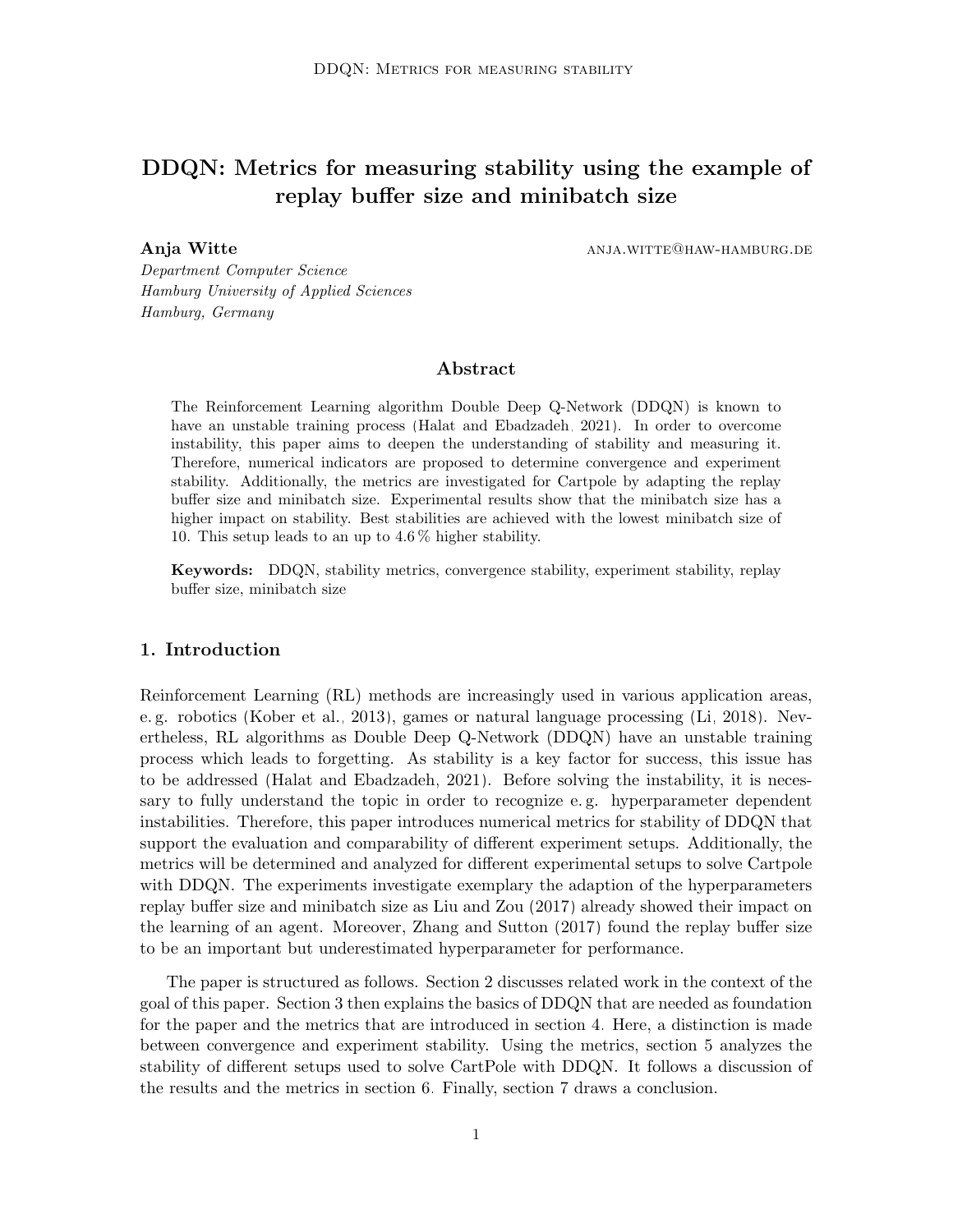### 2. Related Work

The reinforcement learning algorithm DDQN leads to instability in the training process of e.g. CartPole (Halat and Ebadzadeh, 2021). Some paper address this challenge that an agent suddenly forgets things already learned. Busoniu et al. (2018) focus on reinforcement learning algorithms for control and find that stability is an open research topic. The authors differ between stability in terms of robustness against e.g. noise or disturbances and in terms of convergence of the training process. For the purpose of this paper, stability includes on the one hand the convergence process and on the other hand the similarity of the training processes between multiple runs with the same hyperparameter but different seeds for the neural networks. The two characteristics will be referred as convergence stability and experiment stability.

Moreover, Halat and Ebadzadeh (2021) propose some modifications in the target value function of DDQN in order to overcome the convergence instability. Experiment stability is investigated through averaging scores for each episode over multiple runs. As the final convergence comparisons are based on plotting average scores, it is a visual approach. In contrast, this paper proposes primarily numerical indicators for convergence and experiment stability. Both can be plotted as well.

In terms of benchmarking new or modified algorithms, other papers have a similar visual approach as mentioned above. In addition to the average return for each step Fujimoto et al. (2019) plot the standard deviation to compare different batch deep reinforcement learning algorithms. Kumar et al. (2019) and Anschel et al. (2017) do a similar comparison for evaluating their approaches to reduce instability. Instead of the average, Van Hasselt et al.  $(2016)$  and Fedus et al.  $(2020)$  analyze the median over different runs and the quantiles.

Furthermore, Explainable Reinforcement Learning (XRL) (Heuillet et al., 2020) is a related topic as this paper aims to deepen the understanding. The idea of XRL is to make RL algorithms more transparent and comprehensible in order to increase the understanding and the trust of users (Heuillet et al., 2020). Wang et al. (2019) approach this by proposing a dashboard to give insights into the processes of Deep Q-Networks (DQNs). Here, one part is the statistics view that aims to summarize the training statistics. With information as e.g. the average rewards per episode, the user should be able to understand stability among others. Numerical indicators for experiments and convergence stability could improve XRL through a better description than simply averaging the reward over multiple runs.

#### 3. Double Deep Q-Networks

RL is a machine learning paradigm. In comparison to supervised and unsupervised learning, agents aim to learn goal-directed actions to maximize a numerical reward signal. For this purpose, agents explore the environment through interaction. This means that in a current state s, an agent chooses an action  $a\epsilon\mathcal{A}(s)$  according to a policy  $\pi^1$  that results in a following state s'. Moreover, the agent receives a reward r. In order to maximize the reward signal, an agent has to balance *exploration* and *exploitation*. Meaning that the selection of not yet

<sup>1.</sup> A distinction is made between deterministic and stochastic policies. A deterministic policy  $\pi(s)$  chooses an action based on a given state s. In comparison, a stochastic policy  $\pi(a|s)$  returns a probability for an action to be taken given state  $s$ .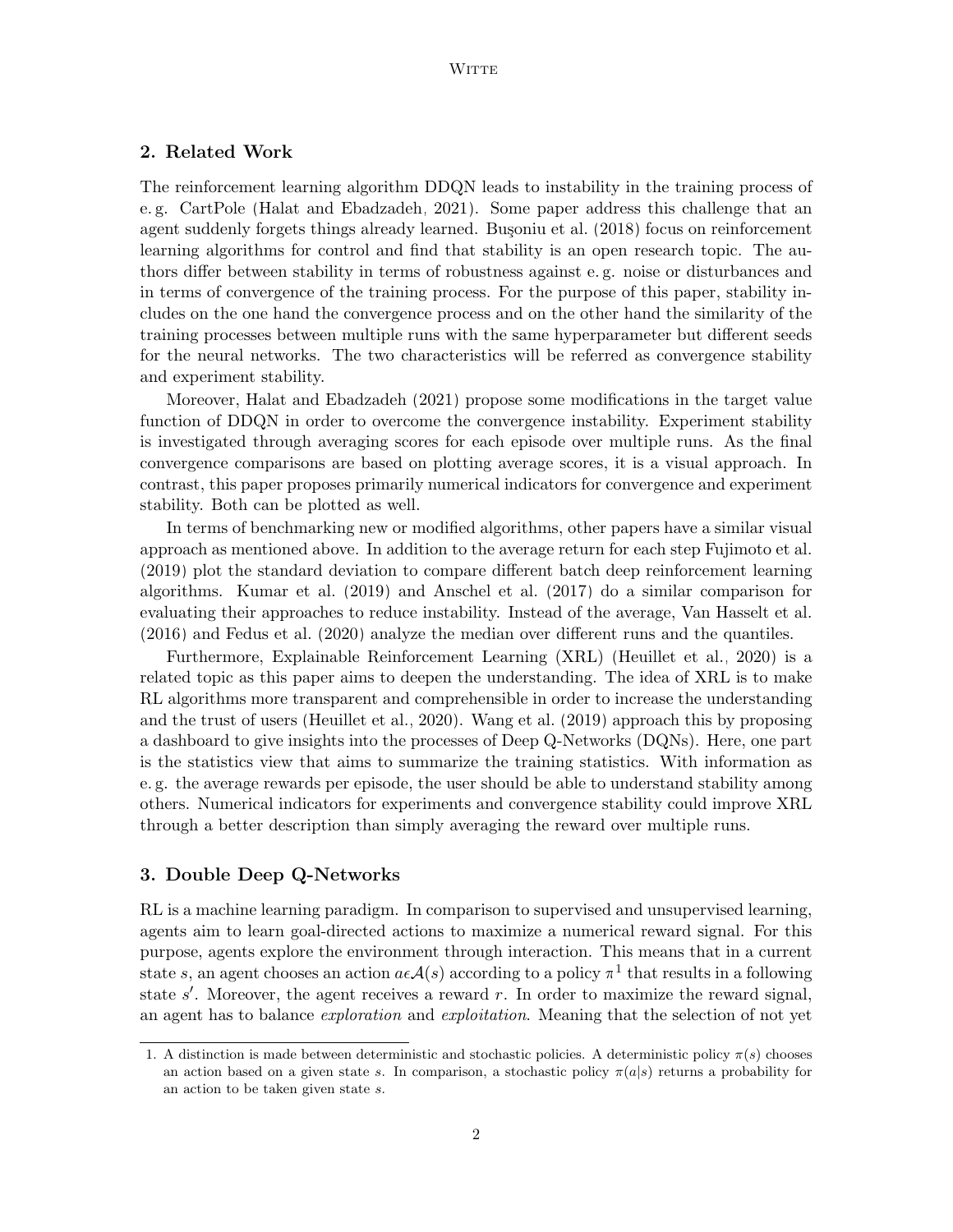taken actions (exploration) as well as actions experienced as useful in the past (exploitation) are needed to achieve a goal (Sutton and Barto, 2018, P. 1-6).

The basic concept of DDQN is Q-Learning which is considered as an off-policy method. Meaning that the goal is to learn a *target policy*  $\pi$  while the agent is following another policy b called behavior policy. The policy  $\pi$  is typically deterministic while b has to be stochastic (e.g.  $\epsilon$ -greedy). Expected returns sampled from one policy can be estimated for another policy by *importance sampling*. It weights returns according to the relative probability (Sutton and Barto, 2018, P. 103-104).

Q-Learning enables this by learning the Q-value which represents the expected discounted rewards for an agent taking action  $a$  in state  $s$  and acting optimally afterwards. Action-values are determined by

$$
Q(s,a) \leftarrow Q(s,a) + \alpha [R(s,a,s') + \gamma * \max_{a'} Q(s',a') - Q(s,a)] \tag{1}
$$

where  $\gamma$  is the discount factor which limits future rewards and  $\alpha$  is the step size. With this, the optimal action-value function  $q_*$  can be approximated (Russell and Norvig, 2021).

DQN extends the concept of Q-Learning by the integration of deep neural networks as a nonlinear function approximator. This expands the applicability of RL to domains where the state spaces are high-dimensional as deep convolutional neural networks approximate the optimal action value. Including the weights  $\theta$ , the network is called a *Q-network*. Training process therefore comprises the adaption of  $\theta_i$  in iteration i. The network weights impact the approximate target values which are determined based on the parameters  $\theta_i^{\dagger}$  from the previous iteration:

$$
Y_t^{DQN} \equiv R_{t+1} + \gamma * max_a Q(S_{t+1}, a; \theta_i^{-})
$$
\n
$$
(2)
$$

In order to increase stability of the algorithm, the trained Q-network  $Q$  is used for multiple steps as a *target network*  $Q$  to generate targets and is updated by  $Q$  every  $C$  steps. Moreover, experience replay (Lin, 1992) is applied. The idea is to store all experiences of an agent over multiple episodes in a replay memory  $D_t = \{e_1, ..., e_t\}$ . At each step, an experience is presented as  $e_t = (s_t, a_t, r_t, s_{t+1})$ . In general, D has a fixed size and stores the last N steps. For each time-step,  $Q$  is trained on a minibatch of the replay memory where a minibatch consists of random samples of the stored experiences. This lead to less correlation of the samples. As a result, DQN outperforms previous RL algorithms (Mnih  $et al., 2015).$ 

Following the approach explained above, actions are selected and evaluated by the same DQN which leads to overestimation of action values. Therefore, Van Hasselt et al. (2016) propose to separate between both by using different networks. The target network with the weights  $\theta_t^-$  is used to evaluate the current policy while action selection is performed based on the network with weights  $\theta_t$ . Equation 3 presents the resulting target. Similar to DQN, the target network is updated regularly.

$$
Y_t^{DoubleDQN} \equiv R_{t+1} + \gamma \cdot Q(S_{t+1}, \arg\max_a Q(S_{t+1}, a; \theta_i), \theta_i^-)
$$
\n
$$
(3)
$$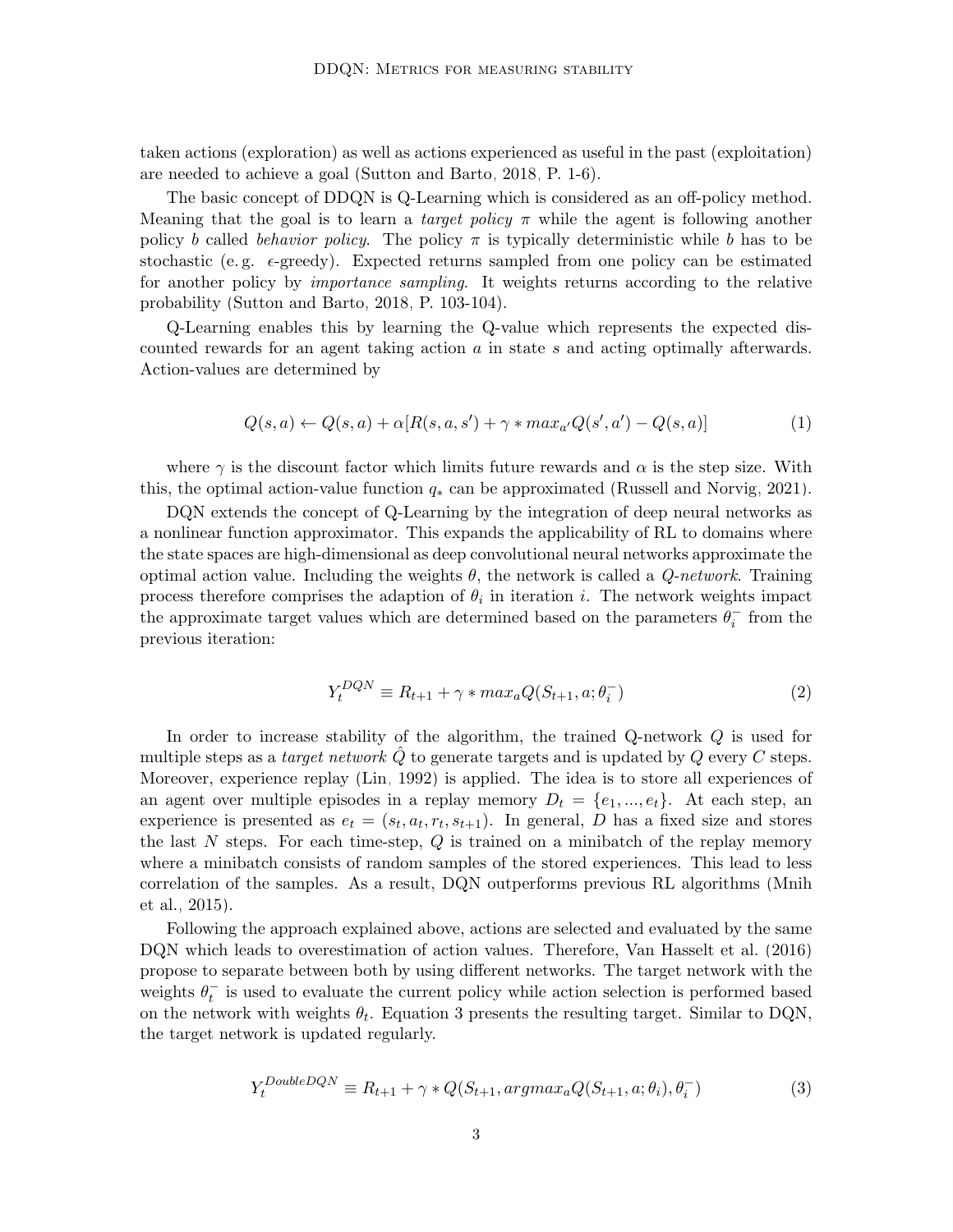### 4. Stability Metrics

For the purpose of this paper, a distinction is made between convergence and experiment stability. Both are explained in the following and numerical indicators are introduced.

#### 4.1 Convergence Stability

Convergence stability refers to the learning curve over multiple episodes. The optimal learning process has an upward trend meaning that an agent is increasing the reward signal continuously and converging the maximum. In case the learning process is monotonically increasing, it is considered as optimal convergence stability. Every decrease in the reward signal contradicts the monotonicity condition and is counted as *instability*. To measure the strength of instability, the  $\Delta return$  of all decreases is summed up and called *actual instability i<sub>actual</sub>*. It is defined in equation 4 where *n* is the number of episodes. The convergence stability  $s_{convergence}$  is then defined as the actual instability relatively to the *maximum instability i<sub>max</sub>* that can be reached in an experiment. The maximum instability depends on the use case. E.g. for Cartpole it can be calculated supposing that reaching the maximum return  $R_{max}$  and minimum return  $R_{min}$  alternate for episodes. The calculation follows equation 5 where  $n_{episodes}$  is the number of episodes.

$$
i_{actual} = \sum_{k=2}^{n} (R_{k-1} - R_k), \qquad (R_k < R_{k-1}) \tag{4}
$$

$$
i_{max} \approx \lfloor \frac{n_{episodes}}{2} \rfloor * (R_{max} - R_{min}) \tag{5}
$$

Based on the actual instability  $i_{actual}$  and the maximum instability  $i_{max}$ , the convergence stability can be determined with

$$
s_{convergence} = 1 - \frac{i_{actual}}{i_{max}}.\t(6)
$$

where  $s_{convergence} \in [0,1]$ . Here, a monotonically increasing learning curve (optimal convergence stability) is reached with  $s_{convergence} = 1$  whereas  $s_{convergence} = 0$  represents the minimal stability.

Figure 1 shows a learning curve exemplary for a CartPole experiment. Blue lines highlight an upward trend that meet the monotonicity condition. In comparison to that, orange lines are decreases in the return which represent instability. For  $n_{episodes} = 50$  the maximum instability is  $i_{max} = (50/2) * (200 - 0) = 5000$ . With  $i_{actual}$  and  $i_{max}$  convergence stability can be calculated. For this, all instabilities of an experiment  $i_{actual}$  are summed up and divided by the maximum instability  $i_{max}$ . It can be determined as in equation 6. For the example in figure 1 the instability is  $i_{actual} = 485$ . Calculating the convergence stability results in  $s_{convergence} = 0.903$ .

As convergence stability can differ for the same experimental setup but different seeds for the neural network, the convergence stability can be averaged for multiple runs.

#### 4.2 Experiment Stability

In comparison to the convergence stability, the experiment stability aims to measure the similarity of the learning curves of multiple experiments with the same hyperparameters.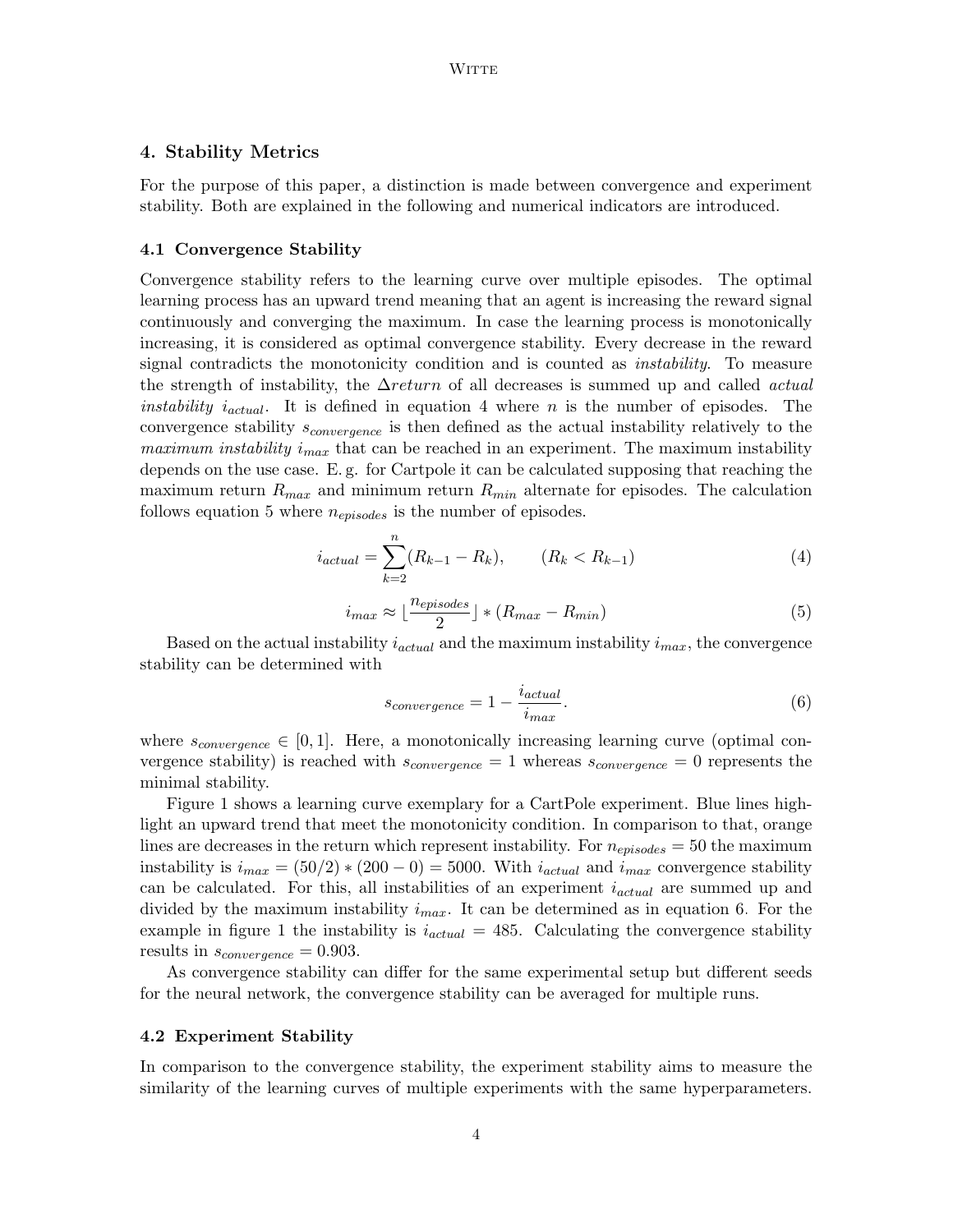

Figure 1: Learning curve for CartPole

Theoretically, learning curves are expected to be the same when running an experiment multiple times. Nevertheless, it differs in reality depending on the seed for the neural network. Figure 2 shows the learning curves for four experiments with the same setup for Cartpole. From a visual perspective, experiment 1 and 2 are more different than experiment 3 and 4. Experiment stability covers theses differences.

To measure the differences in the learning curves, each curve is taken as a set of points where each point represents the reached return in a specific episode. This enables the comparison of each episode over multiples experiments separately. Mathematically, similarity of two points x, y that are interval scaled can be determined by  $1 - \frac{d - min_d}{max_d - min_d}$  where  $d = |x - y|$ <br>is the city block as the usecase has  $n = 1$  dimensions (Tan et al., 2019, P. 95-96). This measure is used for a pairwise comparison of the experiments. For each episode  $e$ , the total distance  $d_{total,e}$  comprises the distances of all pairwise comparisons. It can be determined  $\quad$ 

$$
d_{total,e} = \sum_{k=1}^{n} \sum_{l=2}^{n-1} |R_k - R_l|, \qquad (k < l). \tag{7}
$$

Similar to the convergence stability, the experiment stability  $s_{experiment}$  is measured relatively to the maximum distance  $d_{max}$  that can be reached between two experiments. The maximum distance is achieved when both experiments have a distance of  $(r_{max} - r_{min})$ for all episodes  $n_{enisodes}$  and is therefore calculated as follows:

$$
d_{max} = n_{enisodes} * (R_{max} - R_{min})
$$
\n(8)

Finally, the experiment stability  $s_{experiment}$  is based on the distances  $d_{total,e}$  and  $d_{max}$ for all episodes  $n$ :

$$
s_{experiment} = 1 - \frac{\sum_{e=1}^{n} d_{total,e}}{d_{max}}
$$
\n
$$
(9)
$$

where  $s_{experiment} \in [0,1]$ . A result of  $s_{experiment} = 1$  shows perfect repeatability of an algorithm as each experiment lead to the same result. In comparison,  $s_{experiment} = 0$  means maximum different results.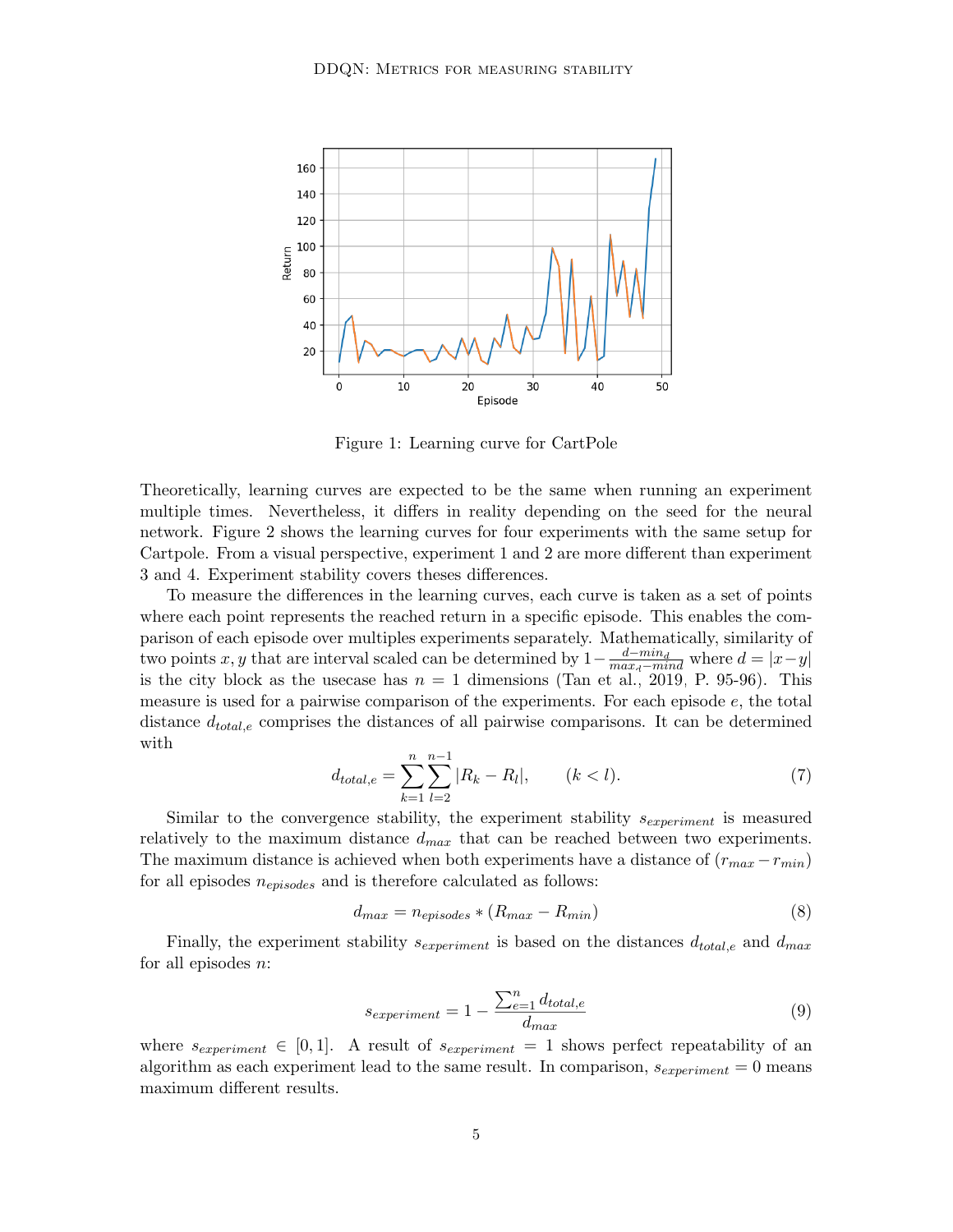

Figure 2: Learning curves for different experiments

For the example shown in figure 2 the experiment stability is calculated exemplary. Experiment 1 and 2 have a total distance of  $d_{total,1\&2}$  = 1213 whereas the total distance for experiment 3 and 4 is  $d_{total,3\&4} = 754$ . This leads to the experiment stabilities  $s_{experiment,1\&2} = 1 - \frac{1213}{50*200} = 0.8787$  and  $s_{experiment,3\&4} = 1 - \frac{754}{50*200} = 0.9246$ . The numerical indicator for experiment stability verifies that experiments 3 and 4 lead to more similar learning curves and experiments.

### 5. Experiments

This section includes multiple experiments in order to showcase the convergence and experiment stability introduced in section 4. On the one hand, the experimental setup is explained and on the other hand, experimental results are shown in the following.

#### 5.1 Experimental setup

For all experiments, the DDQN algorithm implemented with Python and Keras (Chollet et al., 2015) is used to solve the CartPole-v0 problem described by Barto et al.  $(1983)$  and implemented in OpenAI Gym (Brockman et al., 2016). Within CartPole, the goal is to keep a pendulum that is attached to a cart upright. An exemplary upright CartPole is shown in figure 3. The corresponding action space is  $[0,1]$  that pushes the cart to the left or right. Moreover, the observation space comprises cart position  $([-4.8, 4.8])$ , cart velocity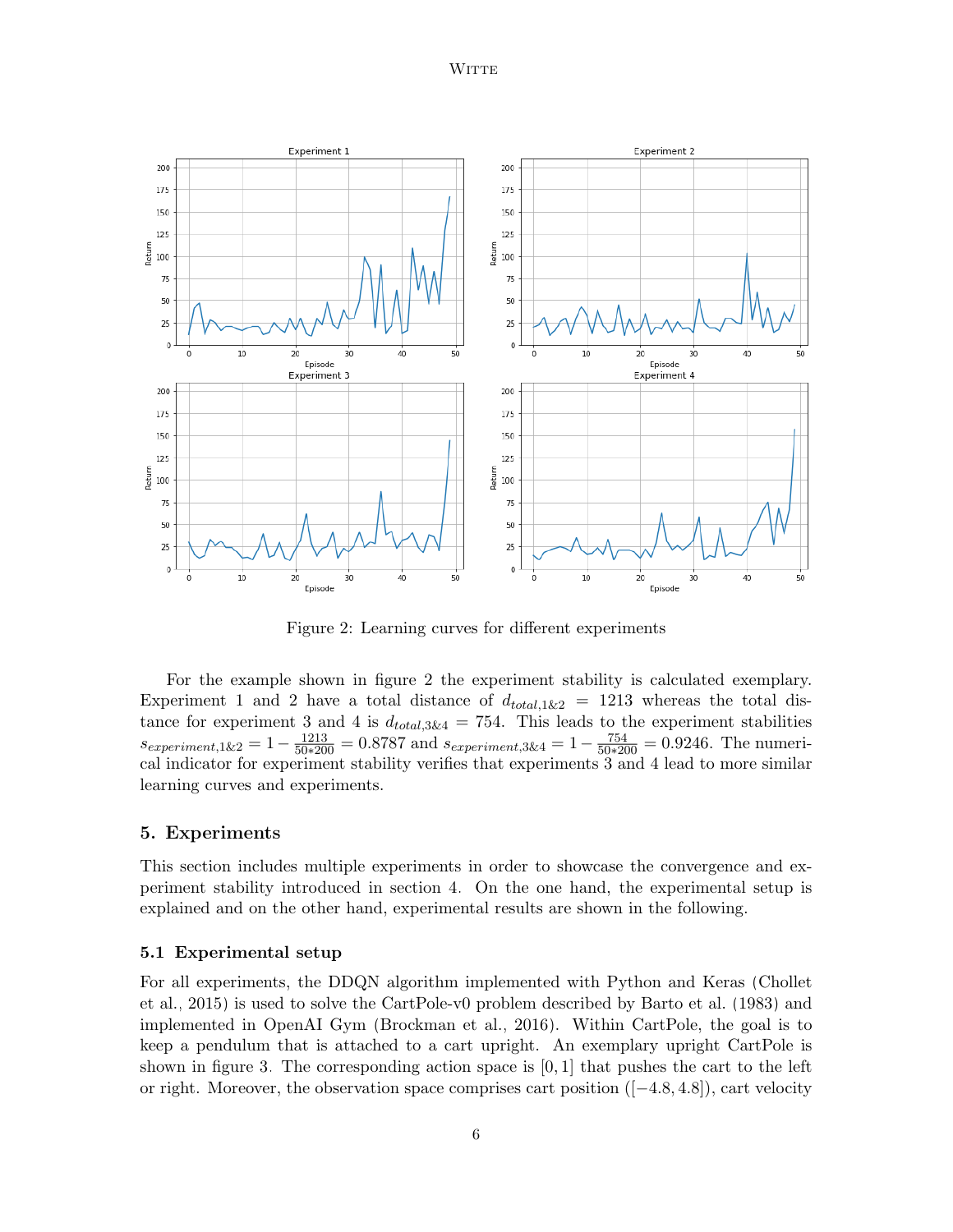$([-\infty,\infty])$ , pole angle  $([-24^{\circ}, 24^{\circ}])$  and pole angular position  $([-\infty,\infty])$ . The received rewards depend on the achieved upright time steps where one time steps corresponds to a reward of 1. For the termination of an episode, one of the following conditions has to be fulfilled: (1) pole angle  $\pm 12^{\circ}$ , (2) cart position  $\pm 2.4$ , (3) number of episodes > 200. Condition (3) leads to a maximum total return of 200 for each episode (Brockman et al.,  $2016$ ).



Figure 3: Upright CartPole System

As the goal of the paper is to measure the convergence and experiment stability, each of the following experimental setups is performed ten times with 50 episodes. An overview of all hyperparameters for the experiments is shown in table 1.

| Hyperparameter                | Value                    |
|-------------------------------|--------------------------|
| episodes                      | 50                       |
| discount factor $\gamma$      | 0.99                     |
| experience replay buffer size | $[50, 100, \ldots, 950]$ |
| mini batch size t             | [10, 50, 100, 150]       |
| number of layer               | 3                        |
| layer size                    | 16                       |
| activation function           | relu, relu, linear       |
| optimizer                     | Adam                     |
| learning rate                 | 0.001                    |
| loss function                 | mean squared error       |
|                               |                          |

Table 1: Hyperparameter for CartPole experiments

For DDQN, a DQN and a target-DQN are needed to predict Q-values. Both have the same architecture and hyperparameter. The target-DQN is initialized with the weights of DQN and every tenth episode updated accordingly. The used network architecture is shown in figure 4. It comprises an input layer which takes the observation space of CartPole (cart position, cart velocity, pole angle, pole angular position) as input. Moreover, two hidden fully connected layer with 16 neurons and an output layer with two neurons (according to the action space) are included. The hidden layer use relu as activation function whereas the output layer uses linear activation. In each step, the model is trained for one epoch where Adam is chosen as optimizer with the Keras default learning rate of 0.001. The used loss function is mean squared error.

As explained in section 3, the used DDQN implements a replay memory  $D_t$  where t is the fixed memory size and  $t \in [50, 100, ..., 950]$ . In the beginning, the replay memory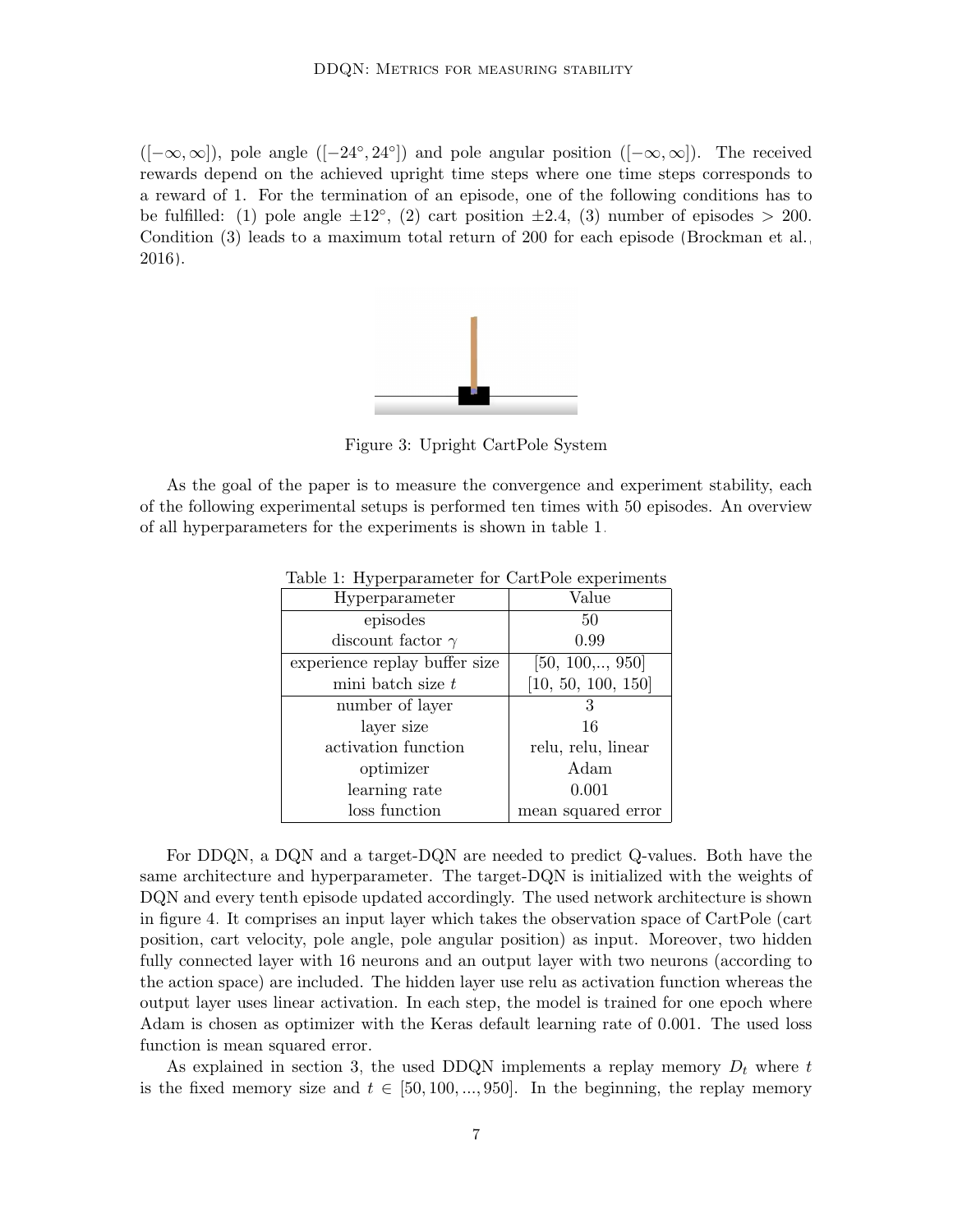**WITTE** 



Figure 4: Network architecture used for DDQN

is initialized with experiences that followed the  $\epsilon$ -greedy policy. After each time-step, a new experience is added while the oldest experience in the replay memory is dropped. Additionally, a random minibatch is taken from the replay memory to create training data. The size of the minibatch is besides the replay memory size the second hyperparameter which is tested with different values in the range of  $[10, 50, 100, 150]$  in the experiments.

In order to ensure the balance of exploration and exploitation in the training process over episodes, the Boltzmann exploration policy (Cesa-Bianchi et al., 2017) is used. Here, action probabilities depend on Q-values and softmax is used to determine the distribution over the actions. The temperature  $\theta \in [0.1, 10.0]$  controls the exploration of the policy.

#### 5.2 Experimental results

As mentioned in the experimental setup, convergence and experiment stability are analyzed based on the hyperparameter minibatch size and replay buffer size. All of the following result figures show on the one hand the stability averaged over ten experiments and on the other hand the standard deviation.

### 5.2.1 CONVERGENCE STABILITY

Figure 5 shows the convergence stability curve depending on the minibatch size. It reaches its maximum  $s_{convergence} = 0.9545$  with the lowest minibatch size of 10. With increasing minibatch size, the convergence stability is increasing to the global minimum of  $s_{convergence}$ 0.9211 with a minibatch size of 150. Additionally, the standard deviation is increasing from 0.0141 for a minibatch size = 10 to 0.0269 for a minibatch size = 150. In average the standard deviation is 0.0183.

The results of analyzing the convergence stability for a changing replay buffer size is shown in figure 6. Here, two different values for the minibatch size are presented. On the left hand figure, the minibatch size  $=10$  leads to a convergence stability between 0.934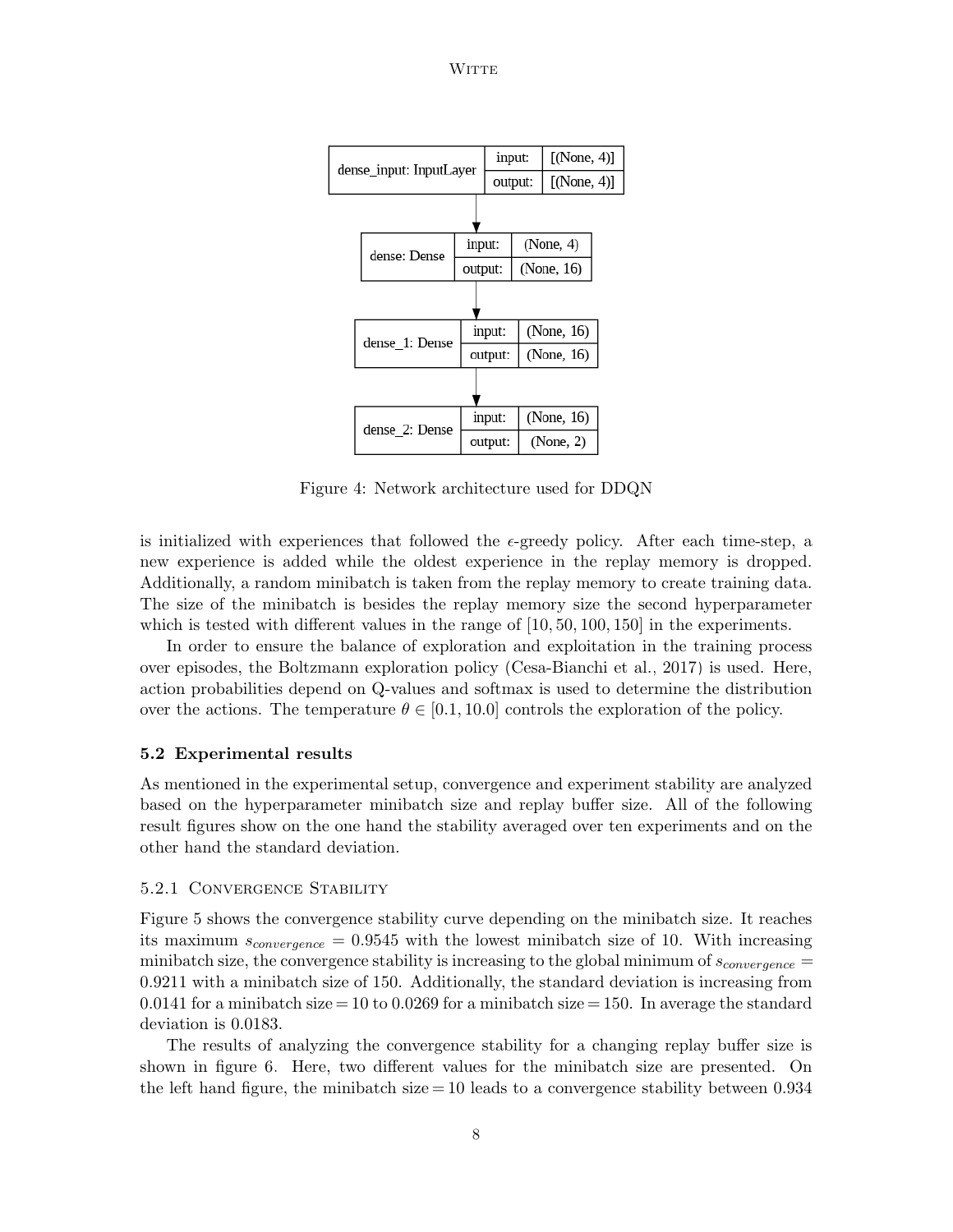

Figure 5: Convergence Stability for different minibatch sizes (The dark blue line represents the average whereas the light blue filled area represents the standard deviation)

and 0.9573. The highest stability is found with replay buffer  $size = 50$  whereas the global minimum is reached with replay buffer  $size = 900$ . The standard deviation ranges from 0.0101 to 0.0236. In comparison to that, a minibatch size  $=$  50 decreases the convergence stability curve for a changing replay buffer size. This curve is presented on the right hand image of figure 6. The convergence stability achieves a global maximum at replay buffer size = 200 with  $s_{convergence} = 0.9373$ . The global minimum is reached with  $s_{convergence} =$ 0.9146 at a replay buffer size of 650. The convergence stability has a standard deviation between 0.0109 and 0.0279. The average standard deviation is  $0.0142$  compared to  $0.0177$ for a minibatch size of 50.



Figure 6: Convergence Stability for different replay buffer sizes and minibatch sizes (The dark blue/orange line represents the average whereas the light blue/orange filled area represents the standard deviation)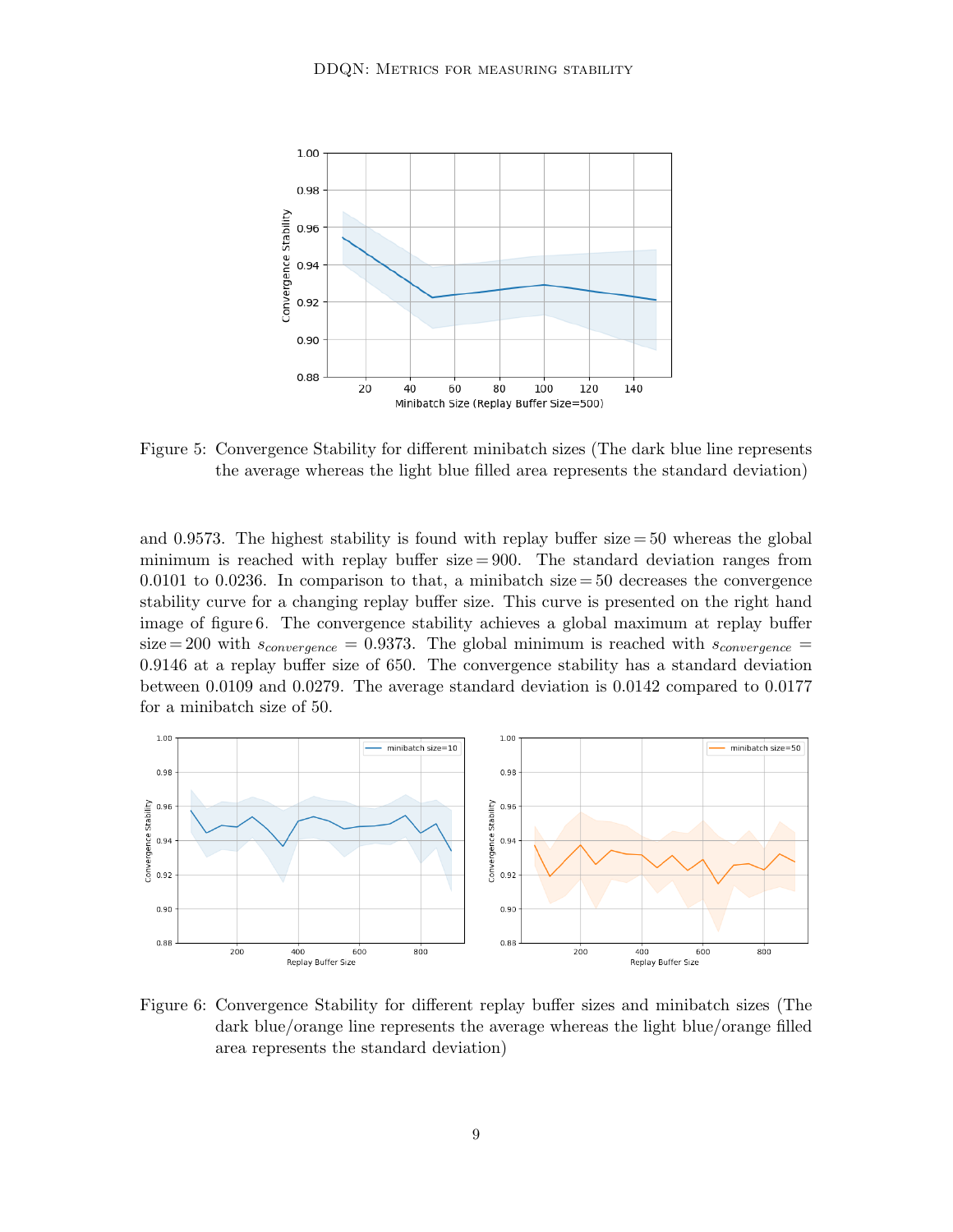**WITTE** 

### 5.2.2 EXPERIMENT STABILITY

The experiment stability is analyzed similarly to the convergence stability. Figure 7 presents the results for an increasing minibatch size and a fixed replay buffer size  $=$  500. The experiment stability is monotonously decreasing from the maximum  $s_{experiment} = 0.949$  to the minimum  $s_{experiment} = 0.9047$ . The standard deviation reaches the highest value with  $0.0205$  at a minibatch size of 50, The lowest standard deviation is found at a minibatch  $size = 150$  with 0.012. The average for the standard deviation for the convergence stability is 0.0162.



Figure 7: Experiment Stability for different minibatch sizes (The dark blue line represents the average whereas the light blue filled area represents the standard deviation)

In order to analyze the experiment stability for a changing replay buffer size, figure 8 shows the corresponding curves for a minibatch size of 10 on the left hand side. The right hand image presents the results for a fixed minibatch size of 50. The experiment stability curve for a minibatch size of 10 results in stabilities between  $s_{experiment} = 0.9228$ and  $s_{experiment} = 0.9511$ . The experiment stabilities deviate with a standard deviation of miminum 0.0084 (replay buffer size = 600) and maximum of 0.0305 (replay buffer size = 900). By increasing the minibatch size to 50, the experiment stability curve is shifted downwards towards a lower stability. With this setup, a global maximum is reached with  $s_{experiment}$  =  $0.9176$  at a replay buffer size of 50. Setting the replay buffer size to 650 results in the lowest experiment stability with  $s_{experiment} = 0.8801$ . Furthermore, standard deviations range from 0.0142 to 0.0334. In average it is 0.0223 which is higher than for the setup with a minibatch size of 10 where the average standard deviation is 0.0143.

#### 6. Discussion

The convergence and the experiment stability are analyzed through experiments with adapting the replay buffer size and minibatch size. The results show impacts on both stability metrics. First of all, increasing the minibatch size is the main factor for the reduction of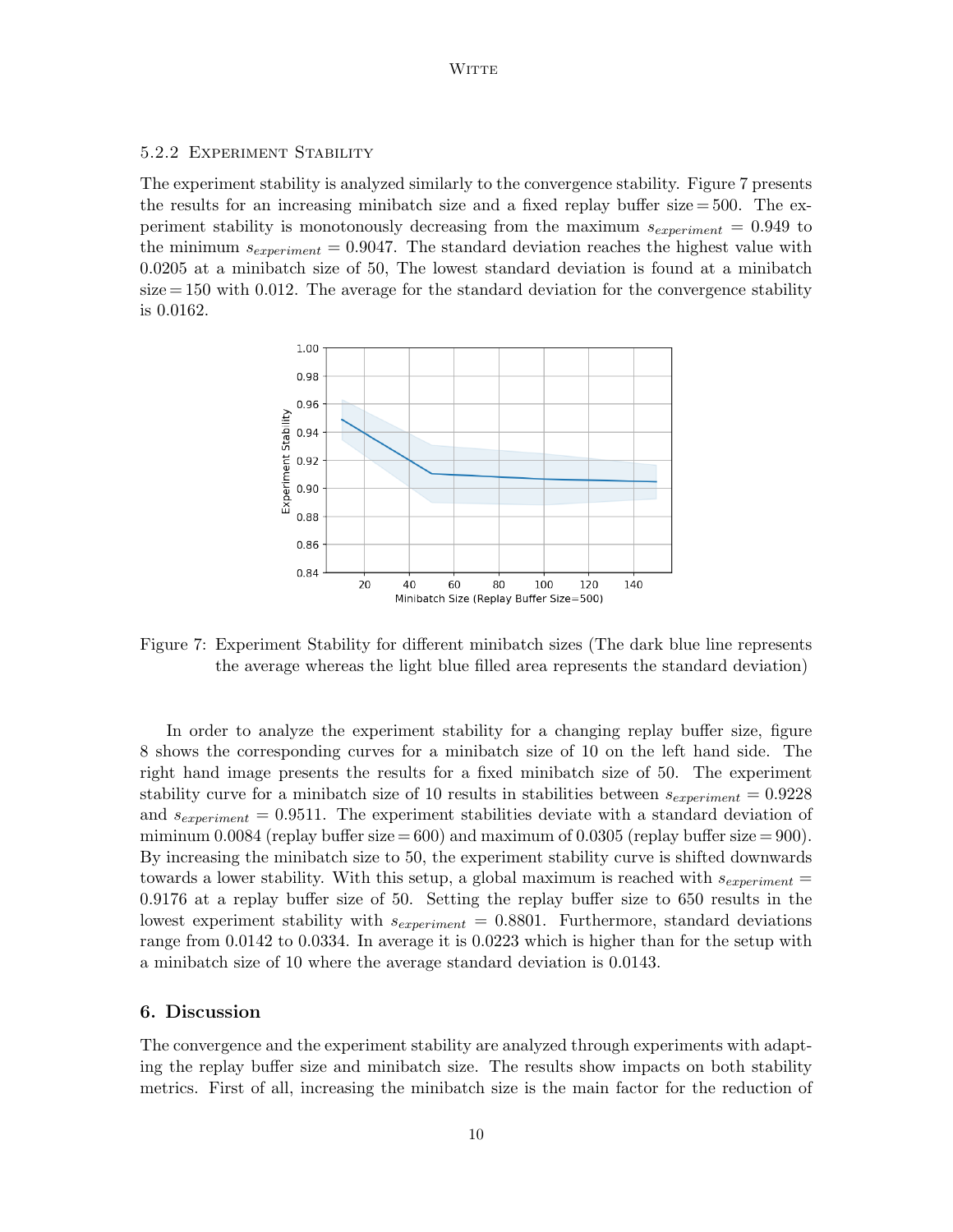

Figure 8: Experiment Stability for different replay buffer sizes and minibatch sizes (The dark blue/orange line represents the average whereas the light blue/orange filled area represents the standard deviation)

stability. Here, an increase from 10 to 150 leads to a 3.5  $\%$  lower convergence stability and a 4.6 % lower experiment stability. Additionally, the standard deviation increases with higher minibatch sizes. In comparison to that, the replay buffer size has a smaller impact. While increasing the hyperparameter, both stability measures fluctuate in a range of 3%.

The introduced metrics focus on different aspects of stability. Especially with the help of the convergence stability, the goal is to minimize instabilities in the learning curve. This possibly leads to curves that on the one hand show minimum instabilities but on the other hand no learning process. Meaning that within the learning process, the total return remains almost the same. As this is not the intended goal, learnings could be included in the metrics or used in order to develop further metrics. Appendix A shows exemplary a comparison of instability and learnings. Here, learnings is defined corresponding to the instabilities in the convergence stability: it sums up all increases in a learning curve (blue lines in figure 1) relatively to the maximum reachable learning. This approach can be used for further research.

#### 7. Conclusion

In this paper, new metrics for measuring stability of DDQN is proposed. A distinction is made between convergence stability and experiment stability. The first one refers to the monotonicity of the learning curve of an experiment whereas the second metric determines the similarity between the results of multiple experiments. Both metrics were determined and analyzed using the example of replay buffer size and minibatch size. The experiments lead to the conclusion that the deterioration of stability is stronger when the minibatch size is increased than when the replay buffer size is increased.

The paper is limited to measuring the stability of DDQN while changing the hyperparameters replay buffer size and minibatch size. In future, more hyperparameters could be analyzed to get a better understanding of the impacts. This possibly enables to determine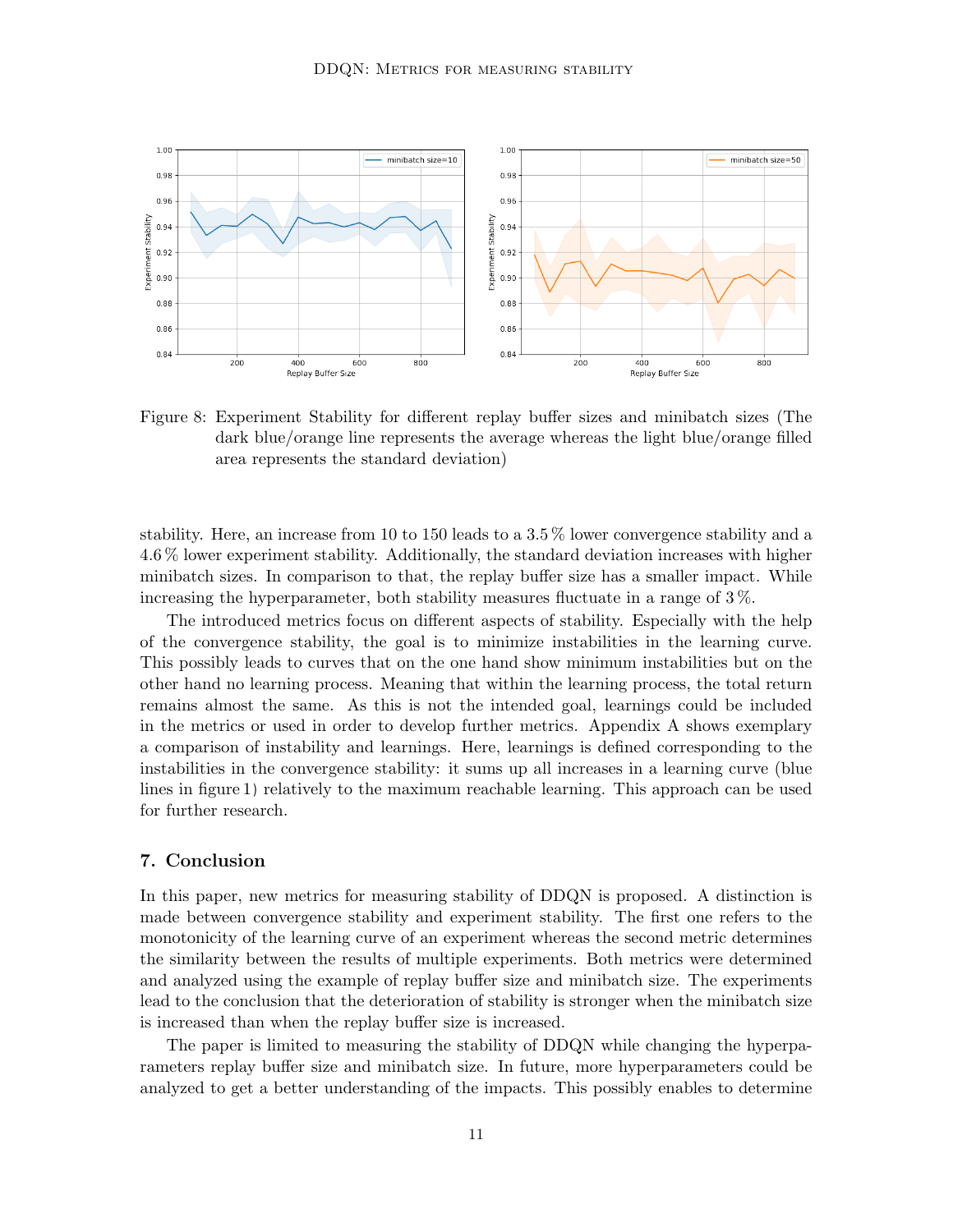parameters that maximize stability. Moreover, the stability metrics do not take into account whether or how much an agent is learning within an experiment. Therefore, a further research direction is the integration of learnings into the introduced metrics.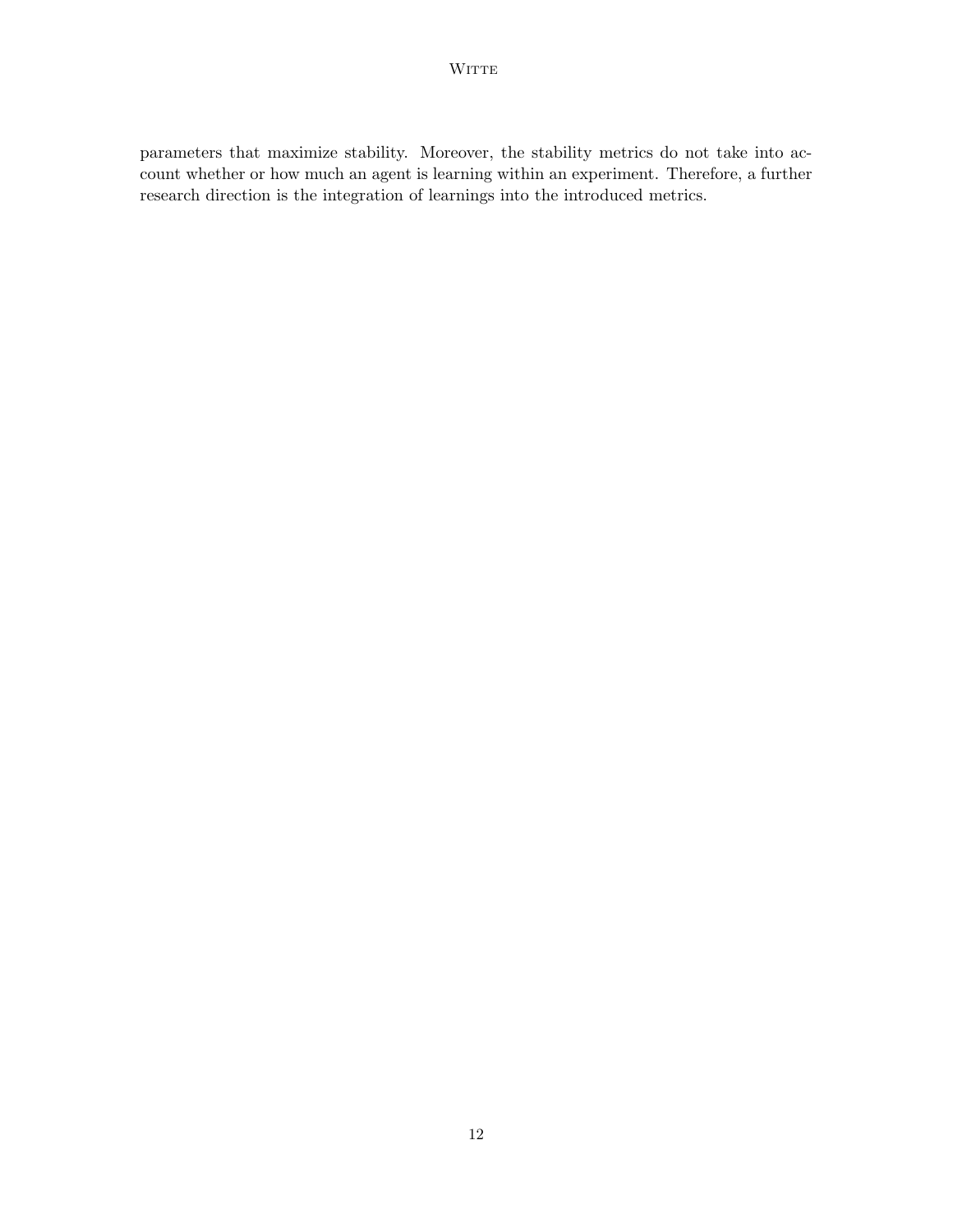

### Appendix A.

Figure 9: Comparison of Learnings and Instabilities for different replay buffer sizes and minibatch sizes

### References

- Oron Anschel, Nir Baram, and Nahum Shimkin. Averaged-dqn: Variance reduction and stabilization for deep reinforcement learning. In Proceedings of the  $34th$  International Conference on Machine Learning - Volume 70, ICML'17, page 176–185. JMLR.org, 2017.
- Andrew G. Barto, Richard S. Sutton, and Charles W. Anderson. Neuronlike adaptive elements that can solve difficult learning control problems. IEEE Transactions on Systems, Man, and Cybernetics, SMC-13(5):834-846, 1983. doi: 10.1109/TSMC.1983.6313077.
- Greg Brockman, Vicki Cheung, Ludwig Pettersson, Jonas Schneider, John Schulman, Jie Tang, and Wojciech Zaremba. Openai gym.  $ArXiv$ , abs/1606.01540, 2016.
- Lucian Bușoniu, Tim de Bruin, Domagoj Tolić, Jens Kober, and Ivana Palunko. Reinforcement learning for control: Performance, stability, and deep approximators. Annual *Reviews in Control*, 46:8–28, 2018. ISSN 1367-5788. doi: https://doi.org/10.1016/j. arcontrol.2018.09.005. URL https://www.sciencedirect.com/science/article/pii/ S1367578818301184.
- Nicolò Cesa-Bianchi, Claudio Gentile, Gábor Lugosi, and Gergely Neu. Boltzmann exploration done right. Advances in neural information processing systems, 30, 2017.
- François Chollet et al. Keras. https://keras.io, 2015.
- William Fedus, Prajit Ramachandran, Rishabh Agarwal, Yoshua Bengio, Hugo Larochelle, Mark Rowland, and Will Dabney. Revisiting fundamentals of experience replay. In *International Conference on Machine Learning*, pages 3061–3071. PMLR, 2020.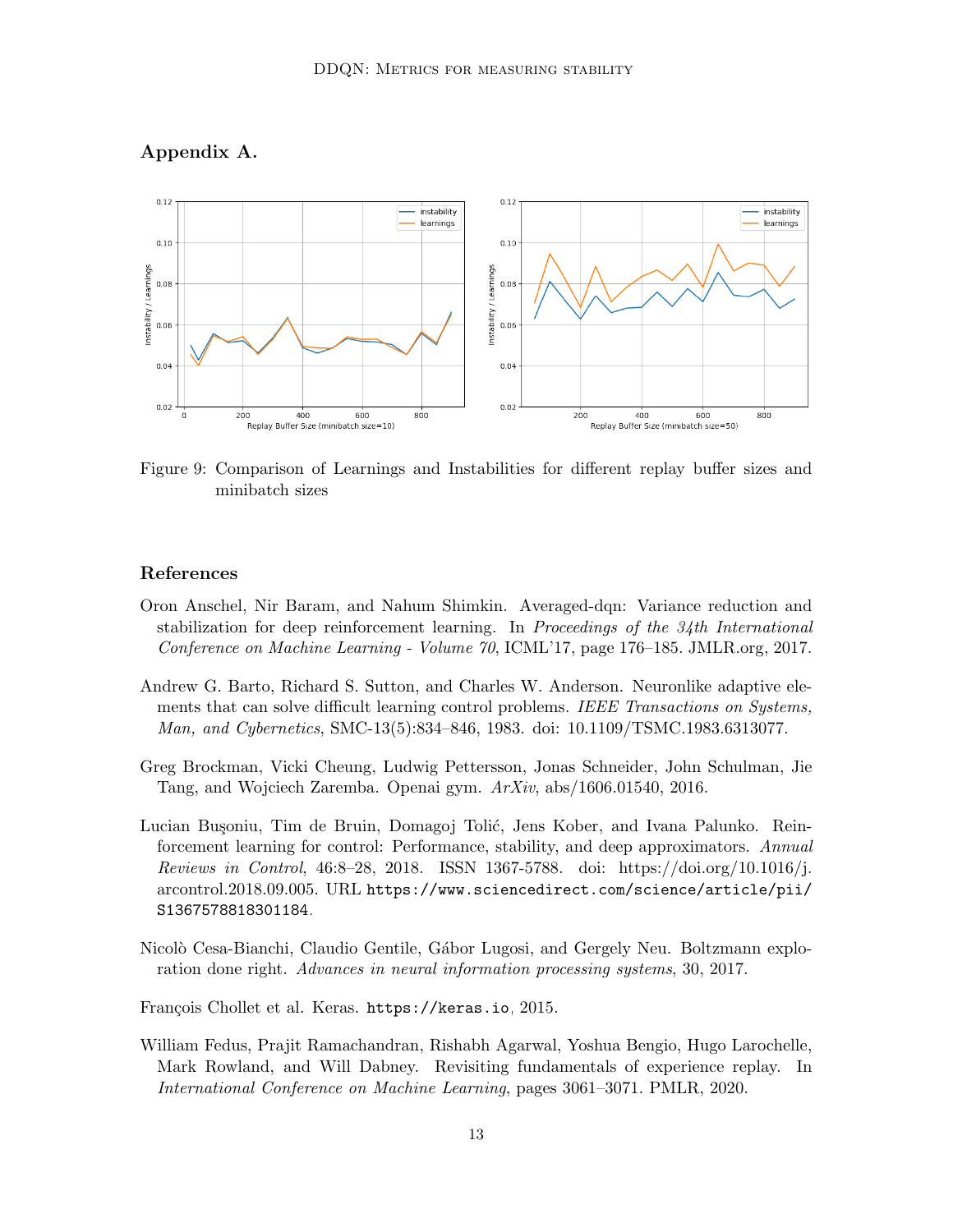- Scott Fujimoto, Edoardo Conti, Mohammad Ghavamzadeh, and Joelle Pineau. Benchmarking batch deep reinforcement learning algorithms.  $arXiv$  preprint  $arXiv:1910.01708$ , 2019.
- Shervin Halat and Mohammad Mehdi Ebadzadeh. Modified double dqn: addressing stability, 2021.
- Alexandre Heuillet, Fabien Couthouis, and Natalia Díaz Rodríguez. Explainability in deep reinforcement learning. CoRR, abs/2008.06693, 2020. URL https://arxiv.org/abs/ 2008.06693.
- Jens Kober, J Andrew Bagnell, and Jan Peters. Reinforcement learning in robotics: A survey. The International Journal of Robotics Research, 32(11):1238-1274, 2013.
- Aviral Kumar, Justin Fu, George Tucker, and Sergey Levine. Stabilizing Off-Policy Q-Learning via Bootstrapping Error Reduction. Curran Associates Inc., Red Hook, NY. USA, 2019.
- Yuxi Li. Deep reinforcement learning. CoRR, abs/1810.06339, 2018. URL http://arxiv. org/abs/1810.06339.
- Long-Ji Lin. Self-improving reactive agents based on reinforcement learning, planning and teaching. *Machine learning*,  $8(3):293-321$ , 1992.
- Ruishan Liu and James Zou. The effects of memory replay in reinforcement learning. CoRR, abs/1710.06574, 2017. URL http://arxiv.org/abs/1710.06574.
- Volodymyr Mnih, Koray Kavukcuoglu, David Silver, Andrei A Rusu, Joel Veness, Marc G Bellemare, Alex Graves, Martin Riedmiller, Andreas K Fidjeland, Georg Ostrovski, Stig Petersen, Charles Beattie, Amir Sadik, Ioannis Antonoglou, Helen King, Dharshan Kumaran, Daan Wierstra, Shane Legg, and Demis Hassabis. Human-level control through deep reinforcement learning. Nature, 518(7540):529—533, February 2015. ISSN 0028-0836. doi: 10.1038/nature14236. URL https://doi.org/10.1038/nature14236.
- S. Russell and P. Norvig. Artificial Intelligence: A Modern Approach. Pearson series in artificial intelligence. Pearson, 2021. ISBN 9781292401133.
- Richard S Sutton and Andrew G Barto. Reinforcement learning: An introduction. MIT press, 2018.
- Pang-Ning Tan, Michael Steinbach, Anuj Karpatne, and Vipin Kumar. Introduction to Data Mining (2nd Edition). Pearson, 2nd edition, 2019. ISBN 0273769227.
- Hado Van Hasselt, Arthur Guez, and David Silver. Deep reinforcement learning with double q-learning. In Proceedings of the AAAI conference on artificial intelligence, volume 30, 2016.
- Junpeng Wang, Liang Gou, Han-Wei Shen, and Hao Yang. Dqnviz: A visual analytics approach to understand deep q-networks. IEEE Transactions on Visualization and Computer Graphics, 25(1):288–298, 2019. doi: 10.1109/TVCG.2018.2864504.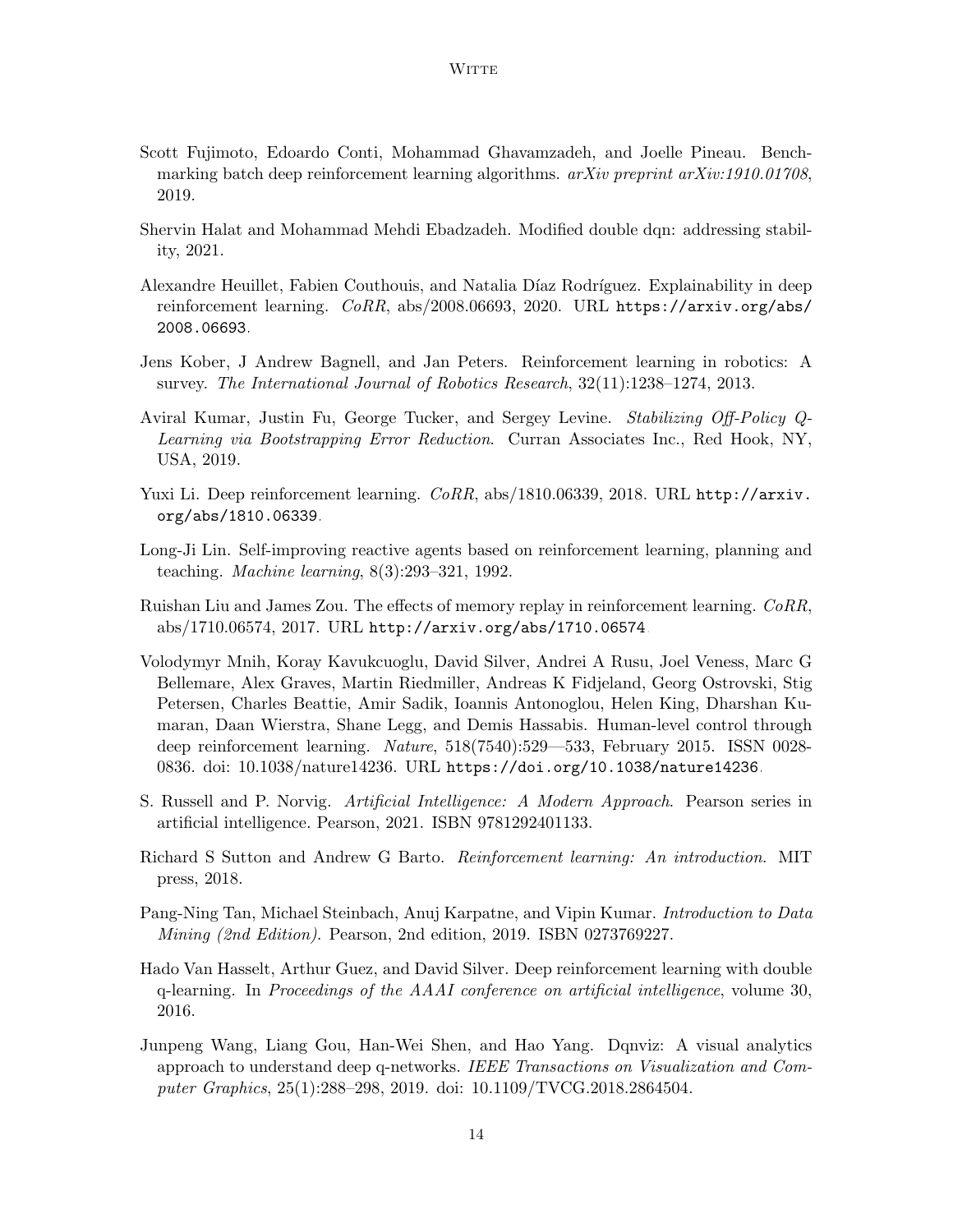Shangtong Zhang and Richard S. Sutton. A deeper look at experience replay. CoRR,  $abs/1712.01275, 2017. \text{ URL http://arxiv.org/abs/1712.01275.}$